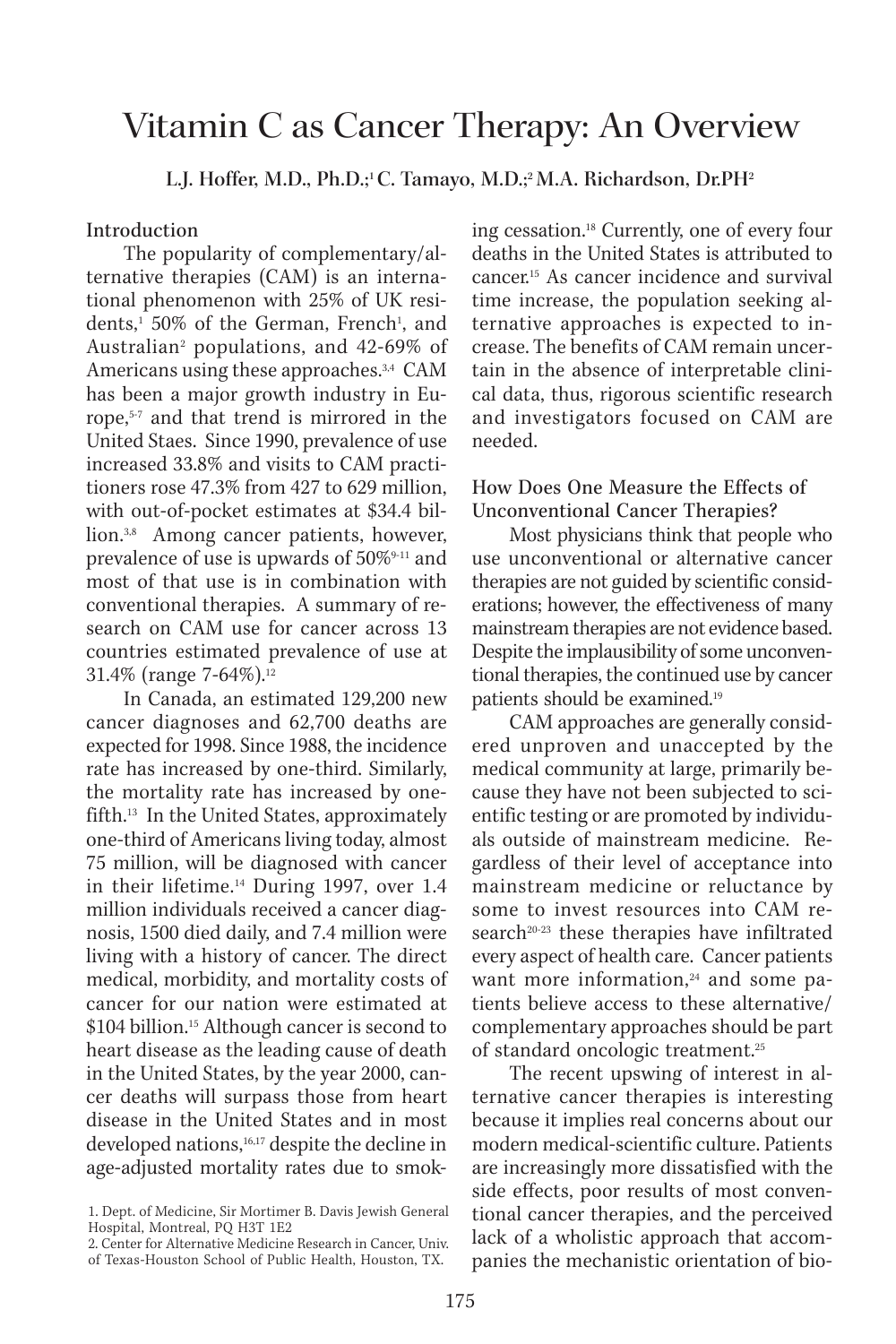medicine. This interest in CAM also accompanies an era when patients increasingly want to participate in the decision-making process regarding their treatment.

Regardless of the reasons, unconventional cancer therapies are held in high esteem by large segments of the public. This shift has implications for health care providers who, despite criticism, have been dedicated to introducing new wholistic approaches as cancer therapy. Historically, information on unconventional cancer therapies focused on strategies to steer patients back to mainstream medicine. With the recent emergence of interest in unconventional cancer therapies, however, this focus is changing.26 Public interest in unconventional therapies has evoked support from elected representatives in government, funding agencies that rely on public support, and, of course, manufacturers of products. The interest in CAM shows no sign of abating. Accompanying the increasing public interest $3,4,27$  is the demand for systematic evaluations of safety and efficacy.<sup>20,21,28,29</sup>

The medical and scientific communities must respond even though some group may be reluctant to invest resources into CAM. Scientific testing is the next logical step, and we must begin building "…bridges, not moats, between thoughtful and careful science and CAM therapies."30,31

## The Research Agenda to Assess CAM

In October, 1996, a national conference on research methodologies for unconventional cancer therapies was sponsored by the Canadian Breast Cancer Research Initiative (CBCRI). The CBCRI determined that women with breast cancer were interested in unconventional cancer therapies: Are they safe? Are they effective? How do they interact with conventional cancer treatments? Interest was focused on anticancer effects and improved tolerance of standard cancer treatments. Such clear, logical questions are consistent with other reports.<sup>26</sup>

In the United States, the Office of Alternative Medicine (OAM) was established at NIH in 1992 by Congressional mandate. In a first initiative, OAM issued a Request for Applications and funded 30 pilot proposals in 1993. The response was the largest in the history of NIH, with over 6,000 requests for applications, 800 letters of intent, and 452 applications. Given the overwhelming national interest, OAM expanded the research base by funding 10 exploratory research centers at major medical centers in 1995. With continued national interest, OAM was upgraded to the National Center for CAM (NC-CAM) in 1998 and again expanded their research initiative by funding three new exploratory centers as program grants.

## Evaluating Unconventional Cancer Therapies

It has been suggested by the U.S. Office of Technology Assessment (OTA) that alternative cancer therapies should be evaluated through "best case series" reviews. However, few practitioners have the data to assemble a best case series. The fact that unconventional cancer therapies are used as adjuncts rather than alternatives to conventional therapy makes the interpretation of apparent tumor regressions problematic. Mainstream oncologists reviewing such cases are aware of the wide variability in the natural history of cancer even when patients with the same type and stage of cancer receive the same therapy. There is understandable skepticism about the meaning of highly selected best cases that may well merely represent extremes in the natural history of a cancer rather than a specific response to an unconventional therapy.

On the other hand, proponents of unconventional therapies claim that it is precisely these unknown factors that unconventional therapies are altering. If this is correct, then it is inappropriate for skeptics to require dramatic, "unexplainable" re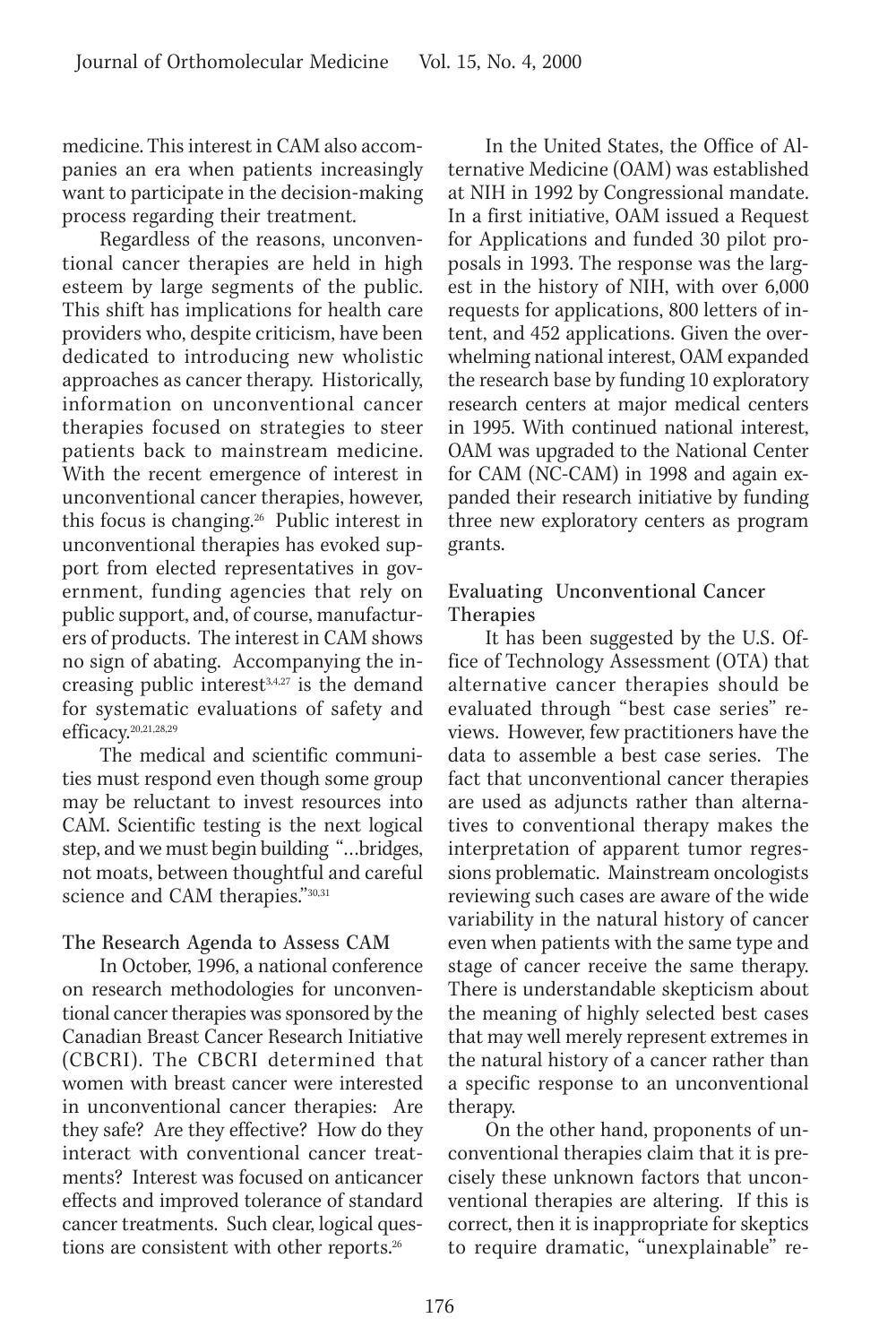sponses to a given unconventional therapy before taking it seriously. Rather, it ought to suffice to observe a statistically (and clinically) significantly greater proportion of patients treated with unconventional therapies who have outcomes outside the usual range of response. Those diseases with the greatest unpredictability in natural history could be the very ones most amenable to unconventional therapy. The emergence of bisphosphonates as anticancer drugs illustrates the difficulties involved in evaluating truly novel cancer treatments. It is now generally accepted that bisphosphonates reduce the frequency of breast cancer spread to bone by approximately 50%. This effect was predictable from the known effects of this class of drugs, and testing for it was possible because of the anticipated financial return to the pharmaceutical industry. Yet nearly twenty years of research was needed to convincingly demonstrate this large benefit. The long delay was apparently due to the difficulties involved in clinical studies in patients with advanced cancers, for whom the interpretation of therapeutic effects is complicated by the existence of a large number of confounding variables.32 Yet these are the kind of patients for whom unconventional cancer therapies are frequently prescribed. If demonstration of such a large and specific treatment effect is so difficult, what can be expected of the smaller, less specific, less predictable, but nonetheless important benefits that might be associated with unconventional cancer therapies?

## Appropriate Measures of Response

The specific goals of unconventional cancer therapies are rarely as specific as bisphosphonates. Nevertheless, a fair evaluation requires that the selection response criteria be appropriate for the therapy selected. For therapies presumed to work like biologic response modifiers (BRM), intermediate biologic markers, such as measures of immune responsiveness, or serum tumor

markers could provide directions as to which cancer patient will most likely respond.<sup>33</sup> A parallel example is high-dose antioxidant therapy, an approach that for many years was unconventional but which recently graduated to conventional status. Controlled clinical trials with these substances will not be definitive until appropriate indications for therapy and effective types, combinations, and doses of antioxidant therapy are determined. The use of intermediate markers of effect, such as the urinary excretion of F2 isoprostanes, is an appropriate clinical research approach.34 These measures, although labor and time intensive, may be a better strategy to assess alternative cancer therapies than the simple examination of standard outcomes like survival, tumor size, recurrence rates, pain control, or functional status in an unselected heterogenous group of cancer patients. For wholistic therapies, patient-oriented outcomes including measures of quality of life are appropriate and important.

## Vitamin C as Alternative Cancer Therapy

Among the unconventional cancer therapies, high-dose vitamin C therapy is the most rigorously studied, most biologically plausible, and most controversial. Both the United States Congress OTA Report, Unconventional Cancer Treatments  $(1990)$ <sup>35</sup> and the task force on alternative therapies formed by the Canadian Breast Cancer Research Initiative (1996)<sup>36</sup> concluded that the limited preclinical and clinical evidence indicates that vitamin C has potential as an anticancer agent. However, there is a lack of understanding of the mechanisms.

Most conventional cancer authorities accept that vitamin C is based on controlled clinical trials that were published in 1979 and 1985. More recent developments however suggest the situation should be reassessed. First, there has accumulated a large body of scientific evidence suggesting that ascorbic acid has immune activat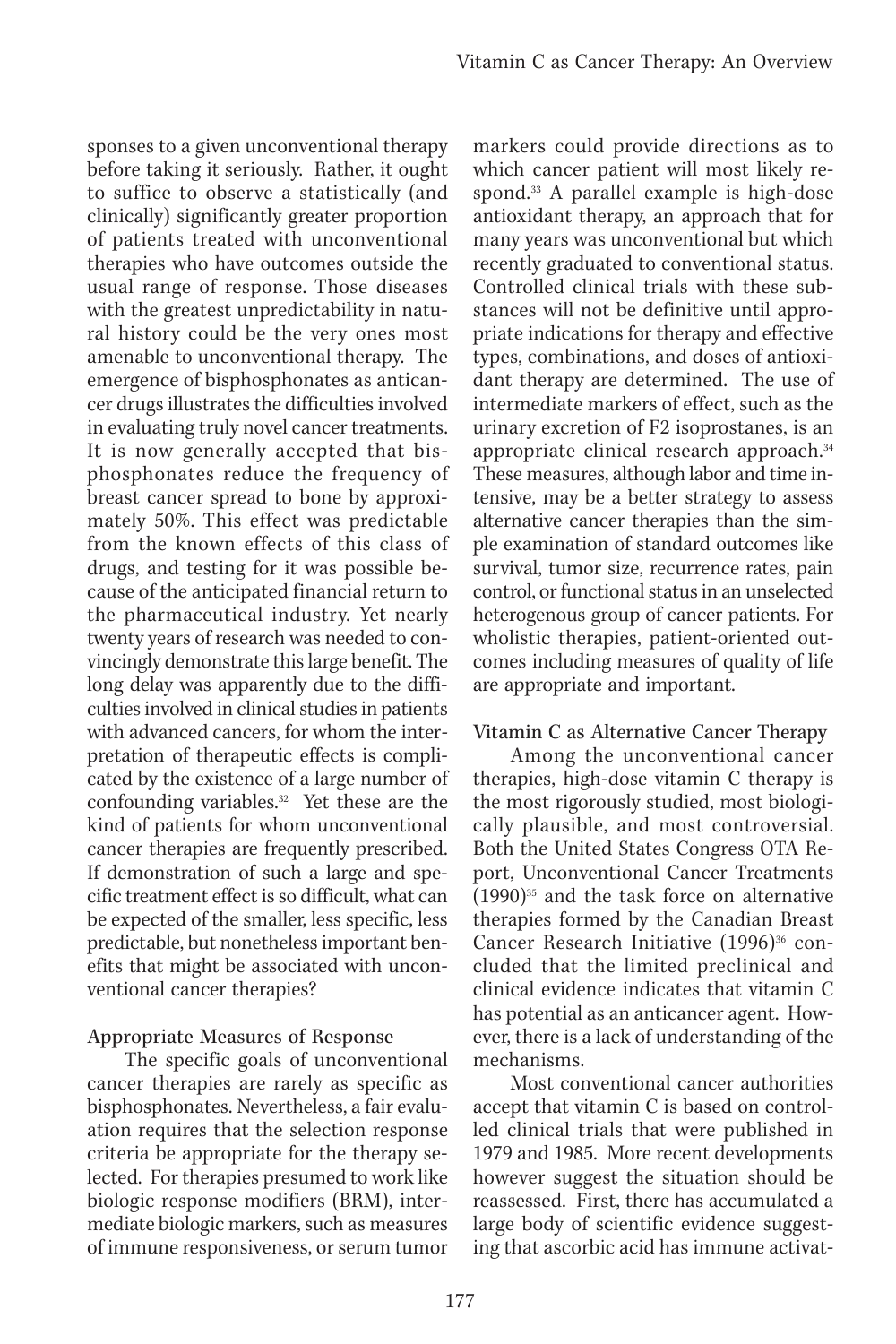ing properties in humans and anticancer properties in certain cell culture and animals system. Second, our increasing knowledge and understanding of the mode of action of BRMs has clarified that the clinical trials that failed to show a clinical anticancer effect of vitamin C were methodologically flawed.

If vitamin C has anticancer effects, it is acting, not as a standard cytotoxic chemotherapy, but rather as a BRM. BRMs are known to potentate host immune mechanisms through stimulation of certain lymphocytes such as T cells, natural killer cells and antigen presenting cells. They also stimulate the secretion of soluble factors of the immune system such as cytokines that mediate the attack and destruction of malignant tissue.37 There is currently much interest in the use of BRMs such as interleukin-2 (IL-2) to treat certain types of cancer, however, the research approaches differs greatly from that used to screen and test cytotoxic drugs.33 There is evidence that vitamin C effects could be mediated by cytokines.<sup>38</sup> Therefore, it would be important to build on the existing research expertise of IL-2 and other BRMs. In addition, a recent report indicates that IL-2 therapy induces a precipitous and profound reduction in circulating vitamin C levels in cancer patients.39 This effect may have implications both for vitamin C therapy and for improving IL-2 therapy. Understanding the biologic effects of vitamin C would also provide information on the interactions of vitamin C and cytotoxic therapies.

Thus, there is need for a careful reassessment of the original and newer clinical information on vitamin C effects in human cancer patients by (1) practitioners skilled in the vitamin C administration, (2) experts in vitamin C biology and pharmacology, (3) experimental oncologists with experience in evaluation of anticancer drugs (especially BRMs) who are willing to implement suitable clinical trials in their medical centres, (4) clinical trial methodologists. Realizing the need for a clinical evaluation of vitamin C therapy in cancer and the great difficulties in designing appropriate clinical trial protocols to do this, we have organized a research workshop to bring together the above mentioned experts. The goal of the workshop process is to reach a consensus among the experts on the most rational approach to assess the mechanism of action and clinical impact of vitamin C. The specific objectives of the workshop process are to reach a consensus on the following: 1) The most rigorous, scientific clinical trial design to test high dose vitamin C as a cancer treatment; 2) An appropriate cancer population with inclusion/exclusion criteria, and 3) Biological outcomes to determine the mechanism of action and clinical response outcomes to objectively determine cancer response of vitamin C.

We will examine the evidence that megadose vitamin C, possibly together with other nutrients, may be beneficial for cancer patients, markers to predict which patients with which cancers are most likely to respond to vitamin therapy, and the types of response.

High dose vitamin C therapy is based on a biological rather than a psychological hypothesis, yet its evaluation presents many of the same problems that will have to be addressed when any unconventional cancer therapy is evaluated. It is simple in that one is looking for a direct biological effect. But it is complex in that the selection of the type of response, type of cancer, and type of patients likely to respond need to be sorted out. Other unconventional therapies are even more difficult in that both the presumed mode of action and the response are problematic. We therefore regard this workshop as a useful test of the experience of gathering experts to bridge the gaps between conventional and unconventional practice and develop valid and decisive clinical protocols, as envisioned in the Office of Technology Assessment report, National Center for Complementary,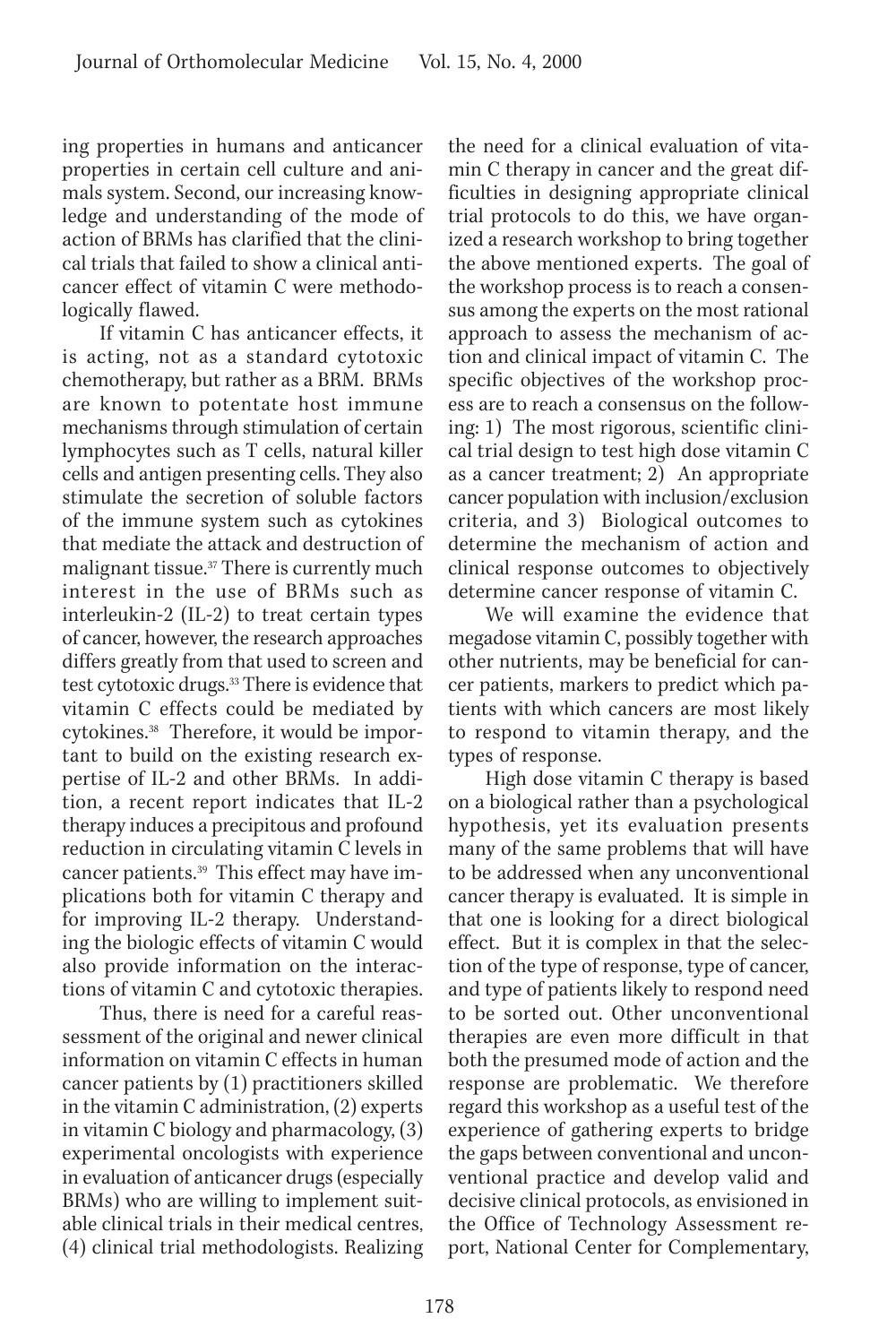and Alternative Medicine and University of Texas Center for Alternative Medicine. Can the evaluation of vitamin C as a cancer therapy provide a simpler paradigm on the road to developing techniques for evaluating other, more complicated unconventional cancer therapies?

#### References

- 1. Fisher P, Ward A: Complementary medicine in Europe. *BMJ,* 1994; 309: 107-111.
- 2. MacLennan AH, Wilson DH, Taylor AW: Prevalence and cost of alternative medicine in Australia. *Lancet,* 1996; 347: 569-73.
- 3. Eisenberg D, Davis R, Ettner S, et al. Trends in Alternative Medicine Use in the United States, 1990-1997 Results of a Follow-up National Survey. JAMA, 1998; 280: 1569-1575.
- 4. Haskell W, Alles W, Metz RD: Americans mingle complementary techniques with traditional medical services, survey shows September 21, 1998-Stanford. *Business Wire HealthWire,* 1998.
- 5. McGinnis LS: Alternative therapies, 1990. An overview. *Cancer,* 1991; 67: 1788-93.
- 6. Campion EW: Why unconventional medicine? *N Engl J Med,* 1993; 328(4): 282-283.
- 7. Smith T: Alternative Medicine. *BMJ,* 1983; 287: 307-8.
- 8. Eisenberg D, Kessler RC, Foster C, Norlock FE, Calkins DR, Delbanco TL: Unconventional medicine in the United States: Prevalance, costs, and patterns of use. *N Engl J Med,* 1993; 328: 246-252.
- 9. Cassileth BR, Lusk EF, Strouse TB, Bodenheimer BJ: Contemporary unorthodox treatments in cancer medicine: A study of patients, treatments, and practitioners. *Ann Intern Med,* 1984; 101: 105-112.
- 10. American Cancer Society. Unproven methods of cancer management - macrobiotic diets for the treatment of cancer. *CA: A Cancer Journal for Clinicians*, 1989; 39: 248-251.
- 11. *Lerner IJ, Kennedy BJ:* The prevalence of questionable methods of cancer treatments in the United States. *Cancer,* 1992;42:181-191.
- 12.Ernst E, Cassileth BR: The prevalence of complementary/alternative medicine in cancer. A systematic review. *Cancer,* 1998; 83: 777-782.
- 13 National Cancer Institute of Canada. Canadian Cancer Statistics -1998. Toronto, Canada; 1998.
- 14. American Cancer Society. *Cancer Facts and Figures.* Atlanta, GA: American Cancer Society, Inc.; 1994.
- 15.American Cancer Society. *Cancer facts & figures -1997.* 1997; 97-300M-No. 5008.97.
- 16.Cole P: *Of Light Bulbs and Wine Glasses: Risk*

*Factors and Mortality Trends. In: Maulitz RC, Ed. Unnatural Causes: The Three Leading Killer Diseases in America.* New Brunswick, NJ: Rutgers University Press; 1988:83-91.

- 17. Sondik EJ: Progress in cancer prevention and control. The three leading killer diseases in America. In eds. Maulitz RC: *Unnatural Causes: The Three Leading Killer Diseases in America,* New Brunswick, NJ: Rutgers University Press; 1988: 111-134.
- 18. Cole P, Amoateng-Adjepong Y: Cancer Prevention: Accomplishments and Prospects. *Am J Public Health,* 1994; 34: 8-10.
- 19. Lerner M: *Choices in Healing: Integrating the Best of Conventional and Complementary Approaches to Cancer,* Cambridge, MA: MIT Press; 1994.
- 20. Tannock IF, Warr DG: Unconventional therapies for cancer: a refuge from the rules of evidence? *CMAJ,* 1998; 159: 801-802.
- 21. Angell M, Kassirer P: Alternative medicine the risks of untested and unregulated remedies. *N Engl J Med,* 1998; 339: 839-841.
- 22. Halperin EC: Let's abolish the office of alternative medicine of the National Institutes of Health. *N Carolina Med J,* 1998; 59: 21-23.
- 23. Stalker DF: Evidence and alternative medicine. *The Mount Sinai J Med.* 1995; 62: 132-143.
- 24.Richardson MA, Ramirez T, Nanney K, Singletary SE: Alternative/complementary medicine: implications for patient-provider communication. (Abstract). 35th Annual ASCO Meeting. 1998.
- 25. Coss RA, McGrath P, Caggiano V. Alternative care: patient choices for adjunct therapies within a cancer center. *Cancer Practice,* 1998; 6: 176-181.
- 26. Jacobs JJ: Unproven alternative methods of cancer treatment. In eds. Devita Jr, VT, Hellman, S, Rosenberg, SA: *Cancer: Principles and Practices of Oncology,* Philadelphia, PA: Lippincott-Raven Publishers; 1997: 2993.
- 27. Astin JA: Why patients use alternnative medicine. Results of a national study. *JAMA,* 1998; 279: 1548-1553.
- 28. Fontanarosa PB: Alternative medicine meets science. *JAMA,* 1998;280:1618-1619.
- 29. DiPaola RS, Zhang H, Lambert GH, et al: Clinical and biologic activity of an estrogenic herbal combination (PC-SPES) in prostate cancer. *NEJM*, 1998; 339: 785-791.
- 30. Hoey J: The arrogance of science and the pitfalls of hope. *CMAJ,* 1998; 159: 803-804.
- 31. Jonas WB: Alternative Medicine learning from the past, examining the present, advancing the future. *JAMA,* 1998;280:1616-1618.
- 32. Mundy GR, Yoneda T: Bisphosphonates as anti-